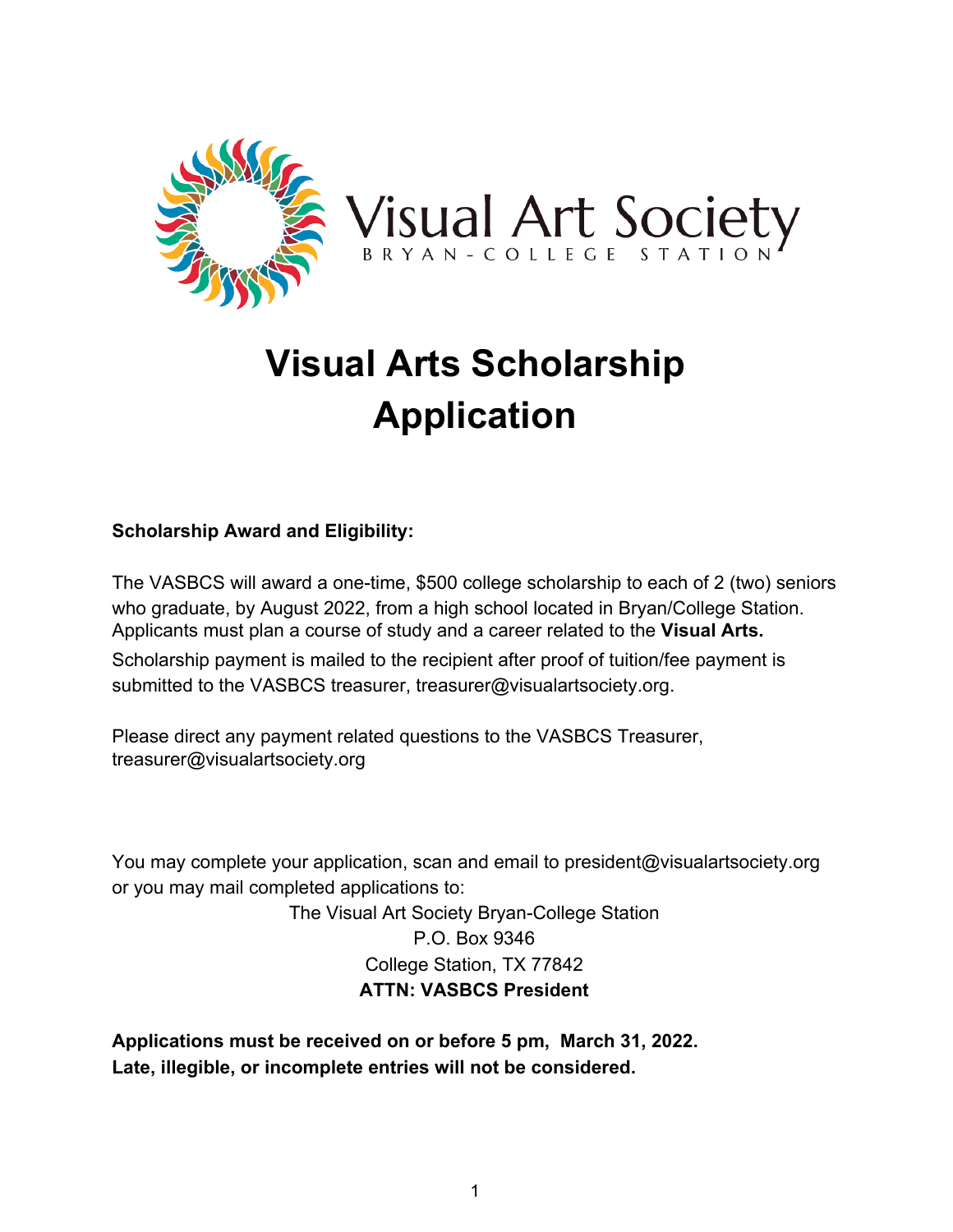## The Visual Art Society Visual Arts Scholarship Application

| <b>Please print</b>                                                                                      |  |  |
|----------------------------------------------------------------------------------------------------------|--|--|
|                                                                                                          |  |  |
|                                                                                                          |  |  |
|                                                                                                          |  |  |
|                                                                                                          |  |  |
|                                                                                                          |  |  |
|                                                                                                          |  |  |
|                                                                                                          |  |  |
| Graduation Date: __________________________Grade Point Average: ________________                         |  |  |
| <b>School and Community activities:</b><br>Please list activities below and sponsor names if applicable: |  |  |
|                                                                                                          |  |  |
|                                                                                                          |  |  |
|                                                                                                          |  |  |
|                                                                                                          |  |  |
|                                                                                                          |  |  |
|                                                                                                          |  |  |
|                                                                                                          |  |  |
|                                                                                                          |  |  |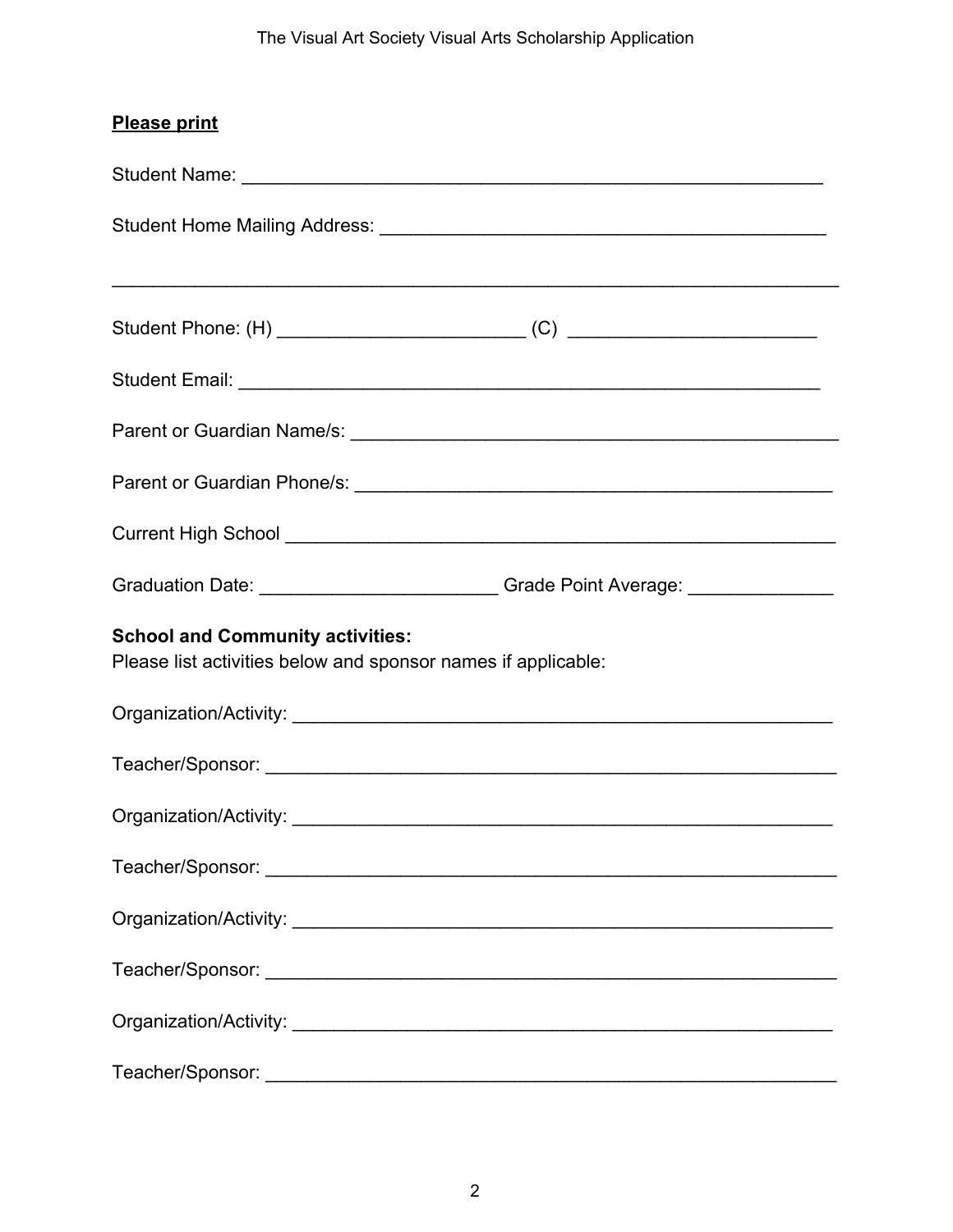List other awards or special recognition received. (Attach a separate sheet if needed)

| $3.$ $\overline{\phantom{a}}$                                                                                     |
|-------------------------------------------------------------------------------------------------------------------|
| $\mathcal{A}$ .                                                                                                   |
|                                                                                                                   |
| <b>College/Career Goals:</b>                                                                                      |
| Location of institution (city, state)                                                                             |
| Have you applied and been accepted? _____ Yes _____ No                                                            |
| List any other universities to which you have applied: __________________________                                 |
|                                                                                                                   |
| Describe briefly how you became interested in the visual arts and how you hope to use a<br>degree in visual arts: |
|                                                                                                                   |
|                                                                                                                   |
|                                                                                                                   |
|                                                                                                                   |
|                                                                                                                   |
|                                                                                                                   |
|                                                                                                                   |

Have you received other scholarships? \_\_\_\_\_ Yes \_\_\_\_\_ No